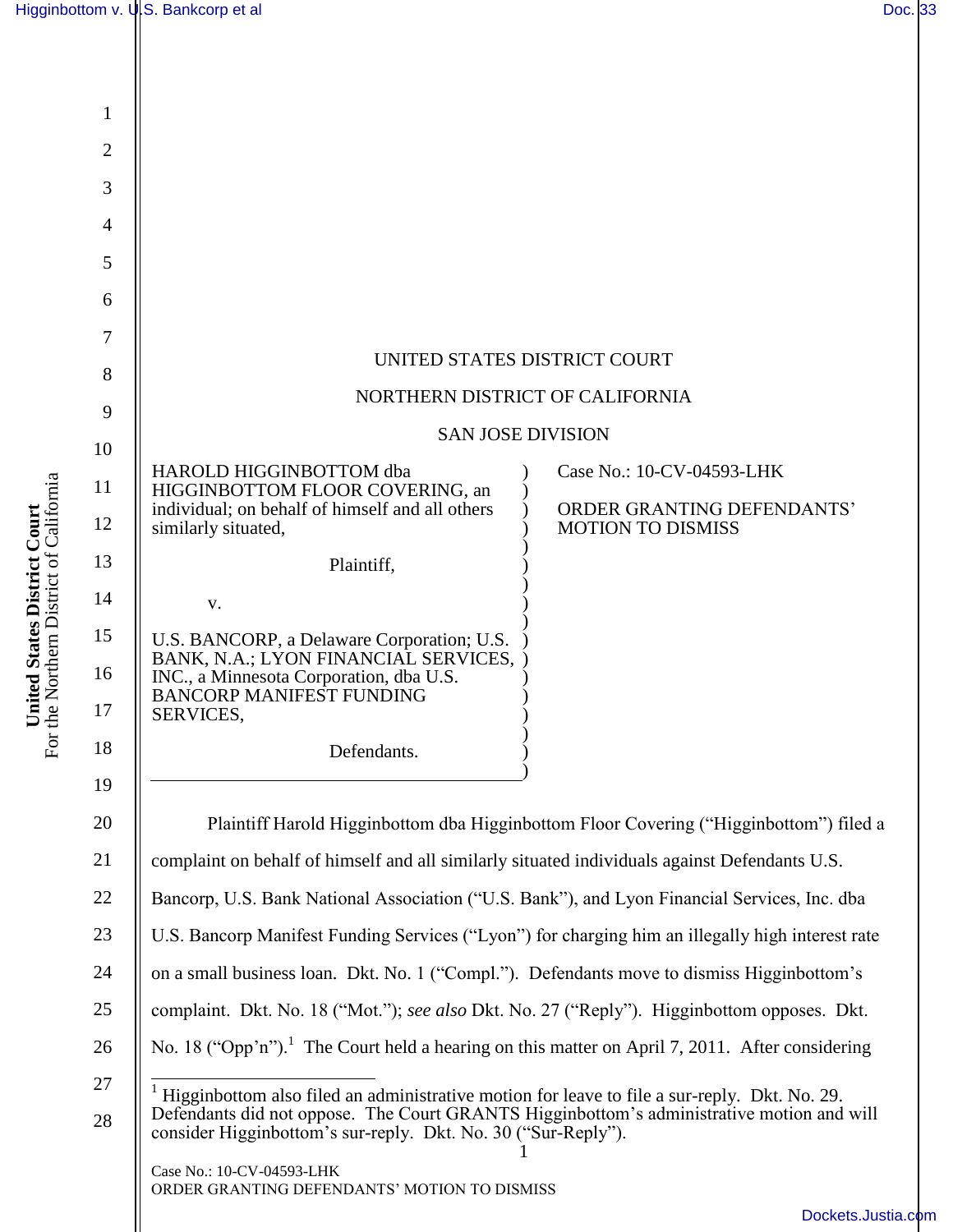2

3

4

5

6

7

8

9

10

11

12

13

14

15

16

17

18

19

20

21

22

the parties" submissions, the relevant legal authorities, and parties" arguments at the hearing, the Court hereby GRANTS Defendants" motion to dismiss with leave to amend.

#### **I. BACKGROUND**

Higginbottom is a sole proprietor based in Morgan Hill, California. Compl. ¶ 8. He alleges that on September 19, 2005, he entered into a lease agreement with Americorp Financial, LLC to finance a trailer for his business. *Id.* ¶ 21. Americorp Financial, LLC then assigned the lease agreement to Defendant Lyon, a Minnesota corporation based in Marshall, Minnesota.<sup>2</sup> *Id.* 121. Higginbottom claims that the principal amount of his September 19, 2005 lease agreement was \$26,100, the purchase price of the trailer. *Id.* 122. Under the lease agreement, Higginbottom was to make 48 monthly payments of \$780.07. *Id.* According to Higginbottom, this meant that he was paying an interest rate of 18.98 percent. *Id.* Higginbottom claims that this interest rate was not disclosed in the lease agreement. *Id.*

Higginbottom further claims that the 18.98 percent interest rate that Lyon charged him pursuant to the lease agreement violates federal and state usury laws. Accordingly, Higginbottom seeks relief against Lyon, U.S. Bank, and U.S. Bancorp for the following: (1) Charging usurious rates of interest in violation of the National Bank Act; (2) Charging usurious interest in violation of Minnesota state law; and (3) Violating California Business and Professions Code § 17200. Although Higginbottom"s complaint does not contain specific allegations related to the conduct of U.S. Bank or U.S. Bancorp, Higginbottom"s complaint does allege that all Defendants are agents of each other, aided and abetted each other in breaching their obligations to Higginbottom, and each acted as the alter ego of the others. *Id.* ¶¶ 12-14.

#### **II. LEGAL STANDARD**

23 24 25 "Federal Rule of Civil Procedure 8(a)(2) requires only "a short and plain statement of the claim showing that the pleader is entitled to relief," in order to "give the defendant fair notice of what the claim is and the grounds upon which it rests."" *Bell Atl. Corp. v. Twombly*, 550 U.S. 544,

26

27

 $\overline{\phantom{a}}$ 

<sup>28</sup>  $2$  According to Higginbottom's complaint, Lyon is a wholly owned operating subsidiary of Defendant U.S. Bank. *Id.* ¶ 11. U.S. Bank is a national bank and is a wholly owned subsidiary of Defendant U.S. Bancorp. *Id.* ¶ 10. U.S. Bancorp is a Delaware corporation that Higginbottom alleges is headquartered in Marshall, Minnesota. *Id.* ¶ 9.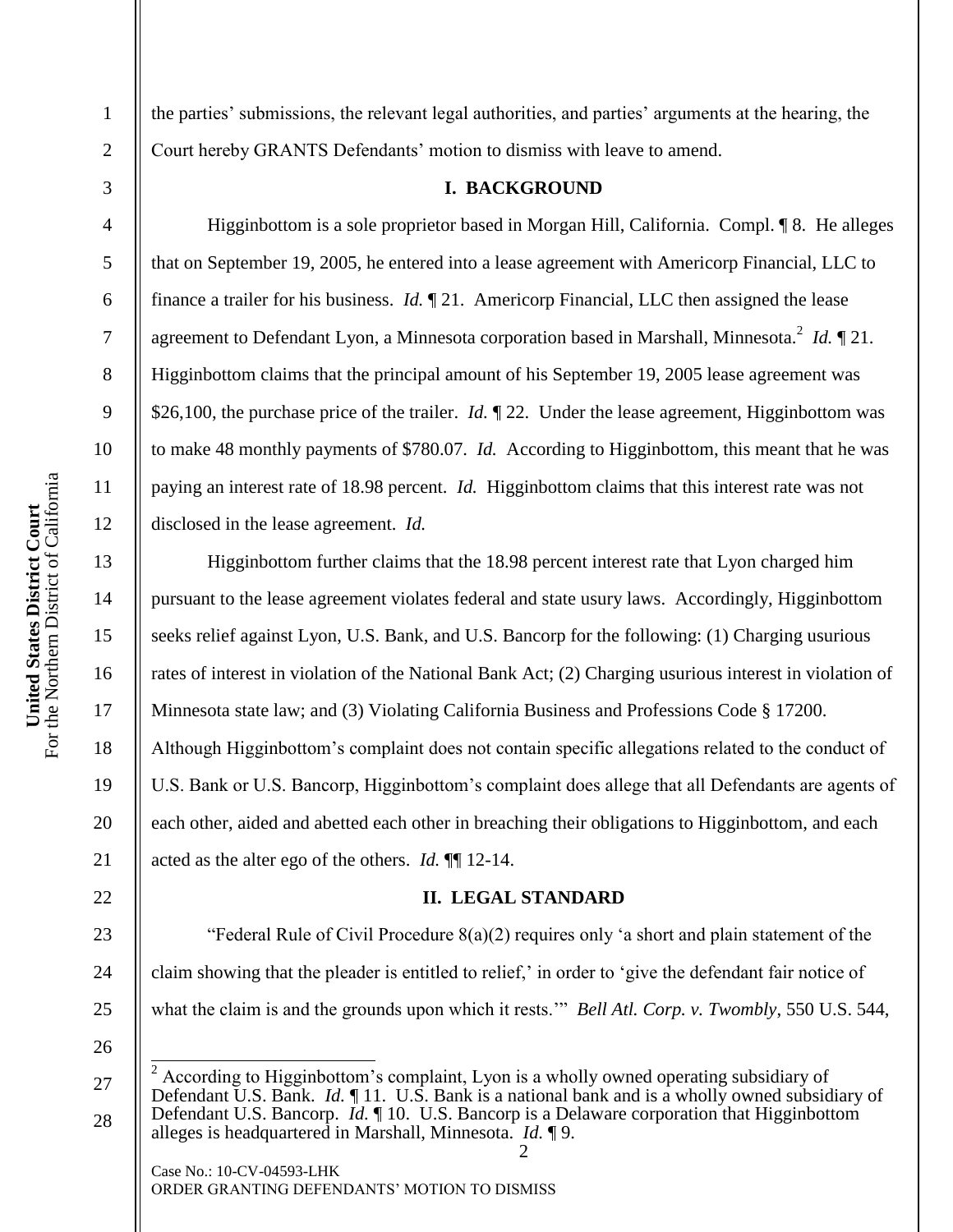2

3

4

5

6

7

8

9

10

11

12

13

14

15

16

17

18

19

20

21

22

23

24

25

555 (2007) (quoting *Conley v. Gibson*, 355 U.S. 41, 47, 78 S. Ct. 99, 2 L. Ed. 2d 80 (1957)). "All allegations of material fact are taken as true and construed in the light most favorable to the nonmoving party." *Silvas v. E\*Trade Mortg. Corp.*, 514 F.3d 1001, 1003 (9th Cir. 2008) (citation omitted). "A Rule 12(b)(6) dismissal may be based on either a "lack of a cognizable legal theory" or "the absence of sufficient facts alleged under a cognizable legal theory."" *Johnson v. Riverside Healthcare Sys.*, 534 F.3d 1116, 1121-22 (9th Cir. 2008) (quoting *Balistreri v. Pacifica Police Dep't*, 901 F.2d 696, 699 (9th Cir. 1990)). "To survive a motion to dismiss, a complaint must contain sufficient factual matter, accepted as true, to "state a claim to relief that is plausible on its face."" *Ashcroft v. Iqbal*, 129 S. Ct. 1937, 1949, 173 L. Ed. 2d 868 (2009) (quotation omitted). "A claim has facial plausibility when the plaintiff pleads factual content that allows the court to draw the reasonable inference that the defendant is liable for the misconduct alleged." *Id.* (citation omitted). "[I]n dismissing for failure to state a claim under Rule 12(b)(6), "a district court should grant leave to amend even if no request to amend the pleading was made, unless it determines that the pleading could not possibly be cured by the allegation of other facts."" *Lopez v. Smith*, 203 F.3d 1122, 1127 (9th Cir. 2000) (quoting *Doe v. United States*, 58 F.3d 494, 497 (9th Cir. 1995)).

"As a general rule, "a district court may not consider any material beyond the pleadings in ruling on a Rule 12(b)(6) motion."" *Lee v. City of Los Angeles*, 250 F.3d 668, 688 (9th Cir. 2001). Two exceptions to this rule exist. *Id.* "First, a court may consider "material which is properly submitted as part of the complaint' . . . ." *Id.* (citation omitted). "If the documents are not physically attached to the complaint, they may be considered if the documents" authenticity is not contested and the plaintiff"s complaint necessarily relies on them." *Id.* (quoting *Parrino v. FHP, Inc.*, 146 F.3d 699, 705-06 (9th Cir. 1998)) (quotation marks and alterations omitted). "Second, under Fed. R. Evid. 201, a court may take judicial notice of "matters of public record."" *Id.* at 688- 89 (quoting *Mack v. South Bay Beer Distrib.*, 798 F.2d 1279, 1282 (9th Cir. 1986)).

# **III. ANALYSIS**

26 27 28 Higginbottom brings three causes of action in his complaint. Higginbottom"s first cause of action arises from Defendants" alleged violation of the National Bank Act, 12 U.S.C. § 1 *et seq.* (the "NBA"). Compl. ¶¶ 33-37. Specifically, Higginbottom claims that Defendants charged him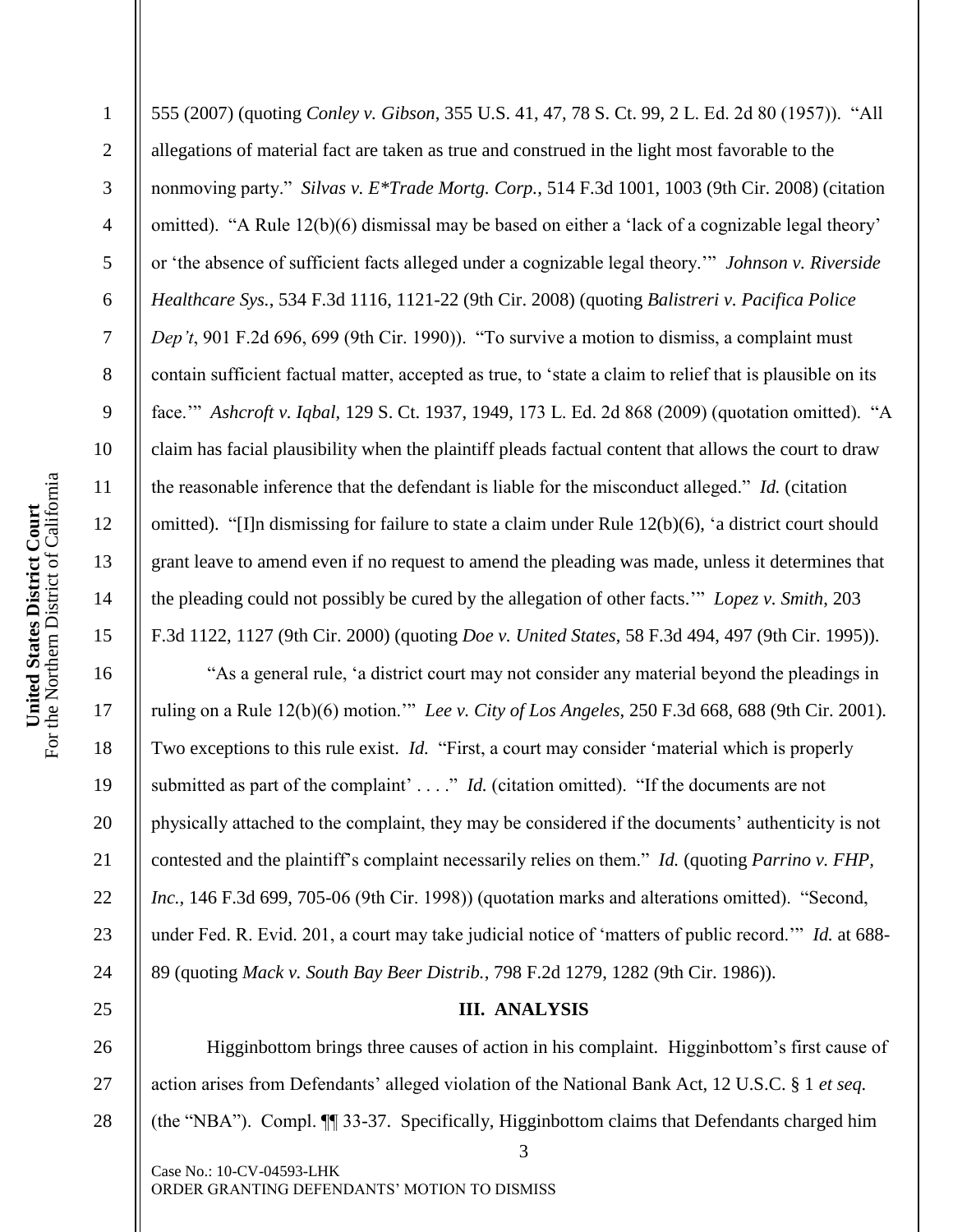interest greater than that allowed by 12 U.S.C.  $\S 85$ .<sup>3</sup> *Id.*  $\P 35$ . Higginbottom's second cause of action arises from Defendants" alleged violation of Minnesota state usury law. *Id.* ¶¶ 38-42. Finally, Higginbottom's third cause of action arises from Defendants' alleged violation of California"s Unfair Competition Law, CAL. BUS. & PROF. CODE § 17200 *et seq.* ("UCL"). *Id.* ¶¶ 43-51. At the hearing, Higginbottom represented that his NBA claim and Minnesota state usury law claim are pled in the alternative. The Court will consider whether Higginbottom has stated a claim under any of these legal theories.

## **A. National Banking Act**

Congress enacted the NBA in 1864 to establish "the system of national banking still in place today." *Watters v. Wachovia Bank, N.A.*, 550 U.S. 1, 10, 127 S. Ct. 1559, 167 L. Ed. 2d 389 (2007) (citations omitted). The NBA is meant "to protect national banks against intrusive regulation by the States." *Bank of Am. v. City & County of S.F.*, 309 F.3d 551, 561 (9th Cir. 2002) (citation omitted). Under the NBA, national banks have "authority to exercise "all such incidental powers as shall be necessary to carry on the business of banking."" *Martinez v. Wells Fargo Home Mortg., Inc.*, 598 F.3d 549, 554-55 (9th Cir. 2010) (quoting 12 U.S.C. § 24 (Seventh)). "[T]he Office of the Comptroller of the Currency ("OCC") has the primary responsibility for the surveillance of the 'business of banking' authorized by the [NBA]." *Id.* at 555 (quoting *Nationsbank of N.C., N.A. v. Variable Annuity Life Ins. Co.*, 513 U.S. 251, 256, 115 S. Ct. 810, 130 L. Ed. 2d 740 (1995)). "To carry out this responsibility, the OCC has the power to promulgate regulations and to use its rulemaking authority to define the "incidental powers" of national banks beyond those specifically enumerated in the statute." *Id.* (citations omitted).

Section 85 of the NBA "sets forth the substantive limits on the rates of interest that national banks may charge." *Beneficial Nat'l Bank v. Anderson*, 539 U.S. 1, 9, 123 S. Ct. 2058, 156 L. Ed.

4 25 26 27 28 <sup>3</sup> The right to relief for violation of 12 U.S.C. § 85 is found in 12 U.S.C. § 86: "The taking, receiving, reserving, or charging a rate of interest greater than is allowed by the preceding section [12 USCS § 85], when knowingly done, shall be deemed a forfeiture of the entire interest which the note, bill, or other evidence of debt carries with it, or which has been agreed to be paid thereon. In case the greater rate of interest has been paid, the person by whom it has been paid, or his legal representatives, may recover back, in an action in the nature of an action of debt, twice the amount of the interest thus paid from the association taking or receiving the same: provided such action is commenced within two years from the time the usurious transaction occurred."

Case No.: 10-CV-04593-LHK ORDER GRANTING DEFENDANTS" MOTION TO DISMISS

1

2

3

4

5

6

7

8

9

10

11

12

13

14

15

16

17

18

19

20

21

22

23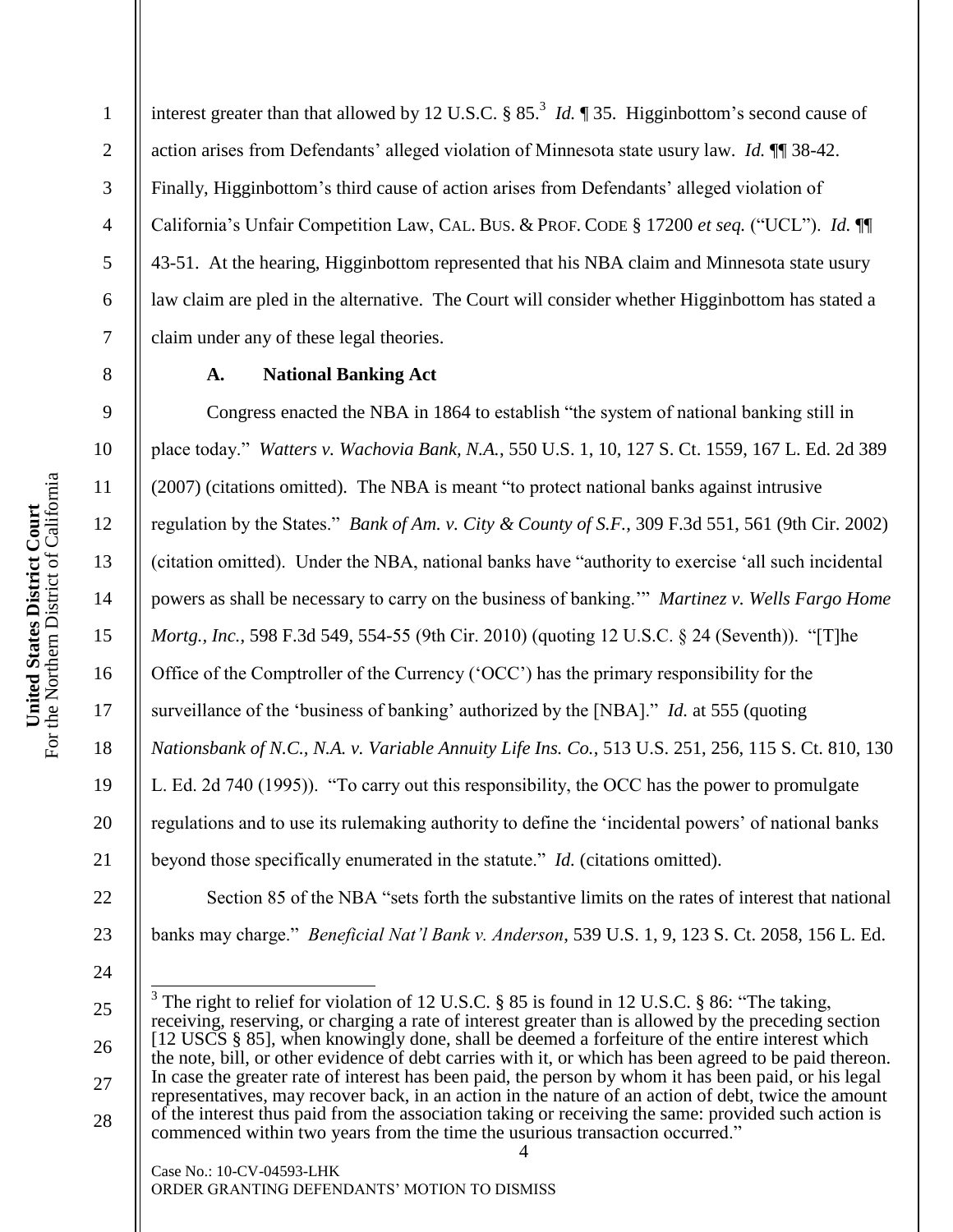| 2d 1 (2003). Pursuant to § 85, national banks "may take, receive, reserve, and charge on any loan.          |
|-------------------------------------------------------------------------------------------------------------|
| interest at the rate allowed by the laws of the State, Territory, or District where the bank is             |
| located." 12 U.S.C. § 85. <sup>4</sup> According to the Supreme Court, "[t]he congressional debates         |
| surrounding the enactment of" the precursor section to $\S 85$ "were conducted on the assumption            |
| that a national bank was 'located' for purposes of the section in the State named in its organization       |
| certificate." <sup>5</sup> Marquette Nat'l Bank v. First of Omaha Serv. Corp., 439 U.S. 299, 310, 99 S. Ct. |
| 540, 58 L. Ed. 2d 534 (1978) (citation omitted). In Marquette, the Supreme Court held that a                |
| national bank, with a charter address in Nebraska, was located in Nebraska even though the bank             |
| was extending credit to residents of Minnesota. <i>Id.</i> at 309-13. This meant that the bank was          |
| allowed to charge Minnesota residents interest rates permitted under Nebraska state law, even if            |
| those interest rates were prohibited under Minnesota state law. <i>Id.; see also Smiley v. Citibank</i>     |
| (S.D.), N.A, 517 U.S. 735, 737, 116 S. Ct. 1730, 135 L. Ed. 2d 25 (1996) (recognizing that the              |
| Supreme Court's holding in Marquette "authorizes a national bank to charge out-of-state credit-             |
| card customers an interest rate allowed by the bank's home State, even when that rate is higher             |
| than what is permitted by the States in which the cardholders reside").                                     |
|                                                                                                             |

 $^{4}$  The full text of § 85 is as follows: "Any association may take, receive, reserve, and charge on any loan or discount made, or upon any notes, bills of exchange, or other evidences of debt, interest at the rate allowed by the laws of the State, Territory, or District where the bank is located, or at a rate of 1 per centum in excess of the discount rate on ninety-day commercial paper in effect at the Federal reserve bank in the Federal reserve district where the bank is located, whichever may be the greater, and no more, except that where by the laws of any State a different rate is limited for banks organized under State laws, the rate so limited shall be allowed for associations organized or existing in any such State under this title. When no rate is fixed by the laws of the State, or Territory, or District, the bank may take, receive, reserve, or charge a rate not exceeding 7 per centum, or 1 per centum in excess of the discount rate on ninety-day commercial paper in effect at the Federal reserve bank in the Federal reserve district where the bank is located, whichever may be the greater, and such interest may be taken in advance, reckoning the days for which the note, bill, or other evidence of debt has to run. The maximum amount of interest or discount to be charged at a branch of an association located outside of the States of the United States and the District of Columbia shall be at the rate allowed by the laws of the county, territory, dependency, province, dominion, insular possession, or other political subdivision where the branch is located. And the purchase, discount, or sale of a bona fide bill of exchange, payable at another place than the place of such purchase, discount, or sale, at not more than the current rate of exchange for sight-drafts in addition to the interest, shall not be considered as taking or receiving a greater rate of interest."  $\frac{5}{3}$  "The National Bank Act requires a national bank to state in its organization certificate 'the place

5 27 28 where its operations of discount and deposit are to be carried on, designating the State, Territory, or district, and the particular county and city, town, or village."" *Marquette Nat'l Bank v. First of Omaha Serv. Corp.*, 439 U.S. 299, 309, 99 S. Ct. 540, 58 L. Ed. 2d 534 (1978) (alterations omitted).

Case No.: 10-CV-04593-LHK ORDER GRANTING DEFENDANTS" MOTION TO DISMISS

1

2

3

4

5

6

7

8

9

10

11

12

13

14

15

16

17

18

19

20

21

22

23

24

25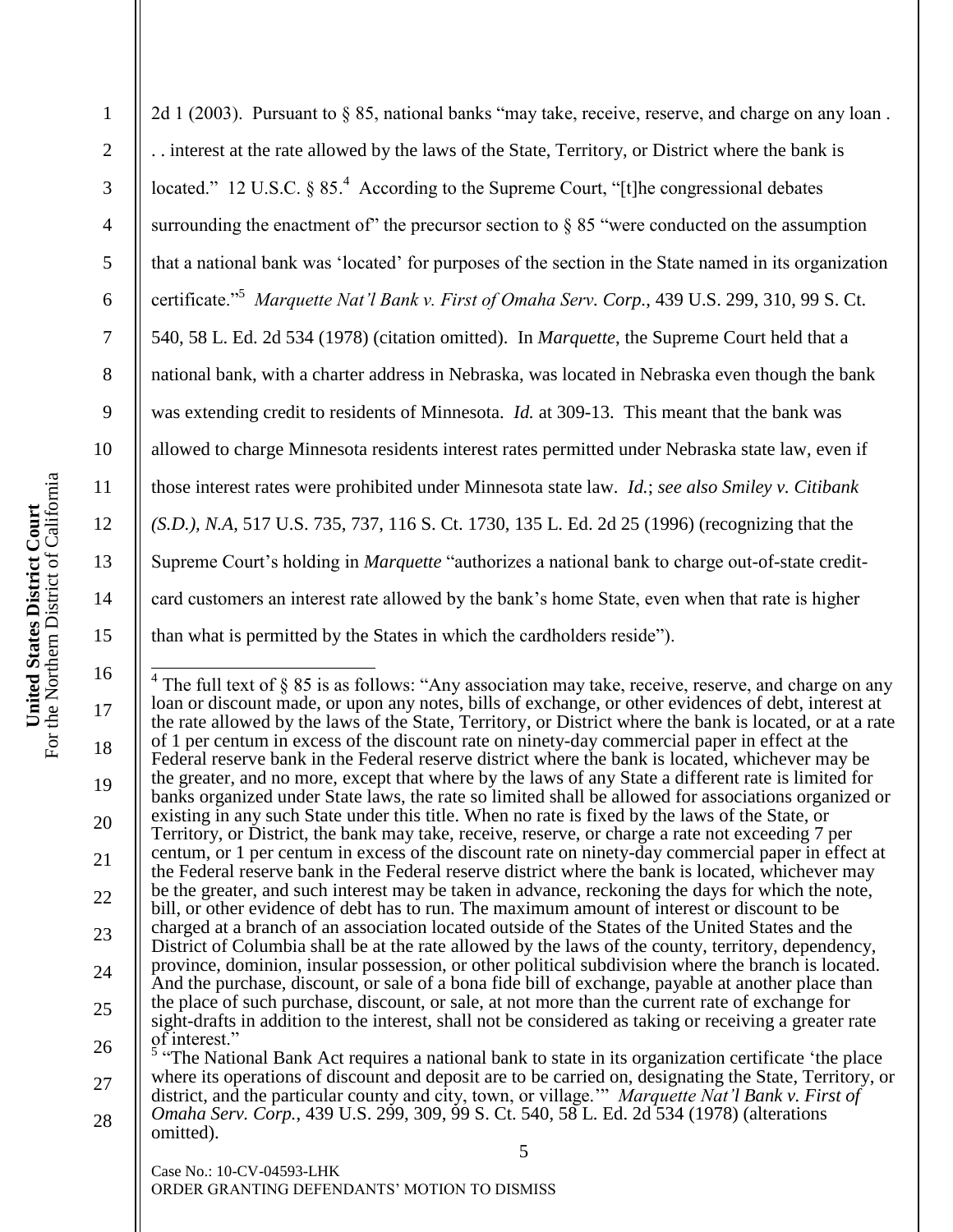2 3 4 5 6 7 8 9 10 11 12 Bank could charge Higginbottom any interest rate allowed by Ohio state law. Americorp Financial, LLC, however, assigned the lease agreement to Lyon, not U.S. Bank. As alleged in Higginbottom"s complaint, Lyon is a wholly owned operating subsidiary of U.S. Bank and is headquartered in Marshall, Minnesota. Compl. ¶ 11. The question is then whether the NBA permits a national bank"s operating subsidiary to charge any interest rate that is permissible under the law of the national bank"s home state or whether the NBA restricts such a subsidiary to charging only interest rates that are permissible under the law of the state where the operating subsidiary is located. Both parties agree that the NBA, and not state law, governs the actions of a national bank"s

operating subsidiary. *See Watters v. Wachovia Bank, N.A.*, 550 U.S. 1, 7, 127 S. Ct. 1559, 167 L. Ed. 2d 389 (2007) (holding that a national bank"s "mortgage business, whether conducted by the bank itself or through the bank"s operating subsidiary, is subject to OCC"s superintendence, and not to the licensing, reporting, and visitorial regimes of the several States in which the subsidiary operates"). Both parties also agree that the NBA applies to a national bank"s operating subsidiary in the same manner that the NBA applies to national banks. *See* 12 C.F.R. § 7.4006 ("Unless otherwise provided by Federal law or OCC regulation, State laws apply to national bank operating subsidiaries to the same extent that those laws apply to the parent national bank.").<sup>7</sup> Where the parties disagree is in the way that § 85 of the NBA applies to operating subsidiaries.

The parties do not dispute that U.S. Bank is a national bank located in Ohio.<sup>6</sup> Thus, U.S.

19 20

13

14

15

16

17

18

1

<sup>6</sup> 21 22 23 24 25 26 27 28  $\overline{\phantom{a}}$  $6$  Defendants provided the Court copies from the OCC's and the FDIC's websites showing that U.S. Bank"s home state and headquarters is in Ohio. *See* Dkt. No. 19 ("Defs." RJN"), Exs. A, B. Courts can take judicial notice of information provided on government websites. *See e.g.*, *Simon v. Bank of Am., N.A.*, No. 10-cv-00300, 2010 U.S. Dist. LEXIS 63480 (D. Nev. June 23, 2010) (citing cases). Plaintiff did not challenge the accuracy or authenticity of these documents. The Court takes judicial notice of Exhibits A and B from Defendants" Request for Judicial Notice. <sup>7</sup> As the Ninth Circuit has noted, the NBA is silent regarding operating subsidiaries. *See Wells Fargo Bank N.A. v. Boutris*, 419 F.3d 949, 959 (9th Cir. 2005) (footnote omitted). However, the Ninth Circuit has held that "OCC"s interpretation of 12 U.S.C. § 24 (Seventh) as authorizing it to allow national banks to conduct business through operating subsidiaries is a permissible one." *Id.* at 960. Because § 7.4006 is a reasonable construction of the NBA, this Court is to give it "great weight." *See Bank of Am. v. City & County of S.F.*, 309 F.3d 551, 563 (9th Cir. 2002) ("We give 'great weight' to any reasonable construction of a regulatory statute adopted by the agency charged with its enforcement.") (citing *Clarke v. Secs. Indus. Ass'n*, 479 U.S. 388, 403, 107 S. Ct. 750, 93 L. Ed. 2d 757 (1987)).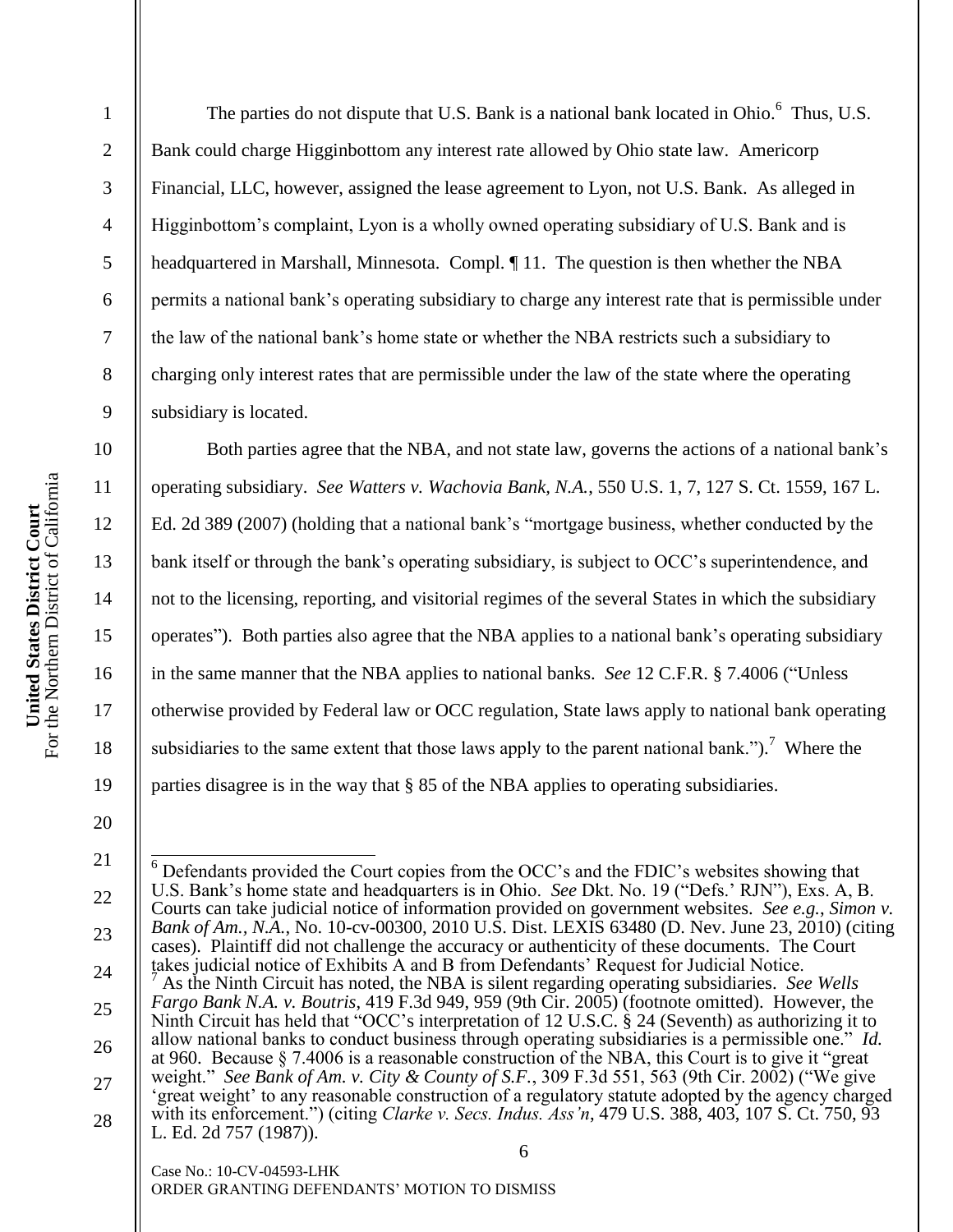4 5 6 7 8 9 10 United States District Court<br>For the Northern District of California For the Northern District of California 11 **United States District Court** 12 13 14 15 16 17

18

19

20

21

22

23

24

25

26

1

2

3

Defendants argue that  $\S 85$  of the NBA should govern a national bank's operating subsidiary"s actions as if the parent national bank performed those actions. Reply 4-5. This, Defendants argue, means that if a parent national bank could charge the interest rate in question, then the national bank"s operating subsidiary may also charge the same interest rate. Higginbottom, in contrast, argues that § 85 of the NBA applies to an operating subsidiary as if it were itself a national bank. According to Higginbottom, this means that an operating subsidiary may charge customers around the country any interest rate allowed by the state where it is located. Opp"n 11. This, Higginbottom claims, mirrors a national bank"s authority to charge customers across the country interest rates permitted by the national bank"s home state. *Id.* Higginbottom claims that to hold otherwise would disrupt the competitive equality between national and state banks and would thereby eviscerate the dual-system of banking established by the NBA. *Id.* at 12- 13 (citing *First Nat'l Bank in Plant City v. Dickinson*, 396 U.S. 122, 133, 90 S. Ct. 337, 24 L. Ed. 2d 312 (1969); *Watters*, 550 U.S. at 23 (Stevens, J., dissenting)).

Although both positions have merit, the Court finds Defendants' position more persuasive. First, the plain wording of OCC promulgated regulations suggest that an operating subsidiary may perform any activity that its parent national bank may perform. Under 12 C.F.R.  $\S 5.34(e)(1)$ , "[a] national bank may conduct in an operating subsidiary activities that are permissible for a national bank to engage in directly either as part of, or incidental to, the business of banking." In addition, under 12 C.F.R. § 7.4006, "operating subsidiaries are to have the *same* authority as, and be subject to the *same* governmental regulation as, their national banks parents." *Boutris*, 419 F.3d at 962. In other words, "[o]perating subsidiaries are subject to no less *and* no more governmental regulation, state and federal, than national banks." *Id.* Here, neither party disputes that the NBA allows U.S. Bank to charge California residents, such as Higginbottom, any interest rate permitted under Ohio state law. If U.S. Bank may conduct in Lyon any activity that is permissible for it to engage in directly, then Lyon must be allowed to charge California residents interest rates permitted under Ohio state law.

27 28 Second, Higginbottom's contrary conclusion is ultimately unpersuasive because, as one court put it, his analysis is "too formalistic" and overly concerned with whom is being regulated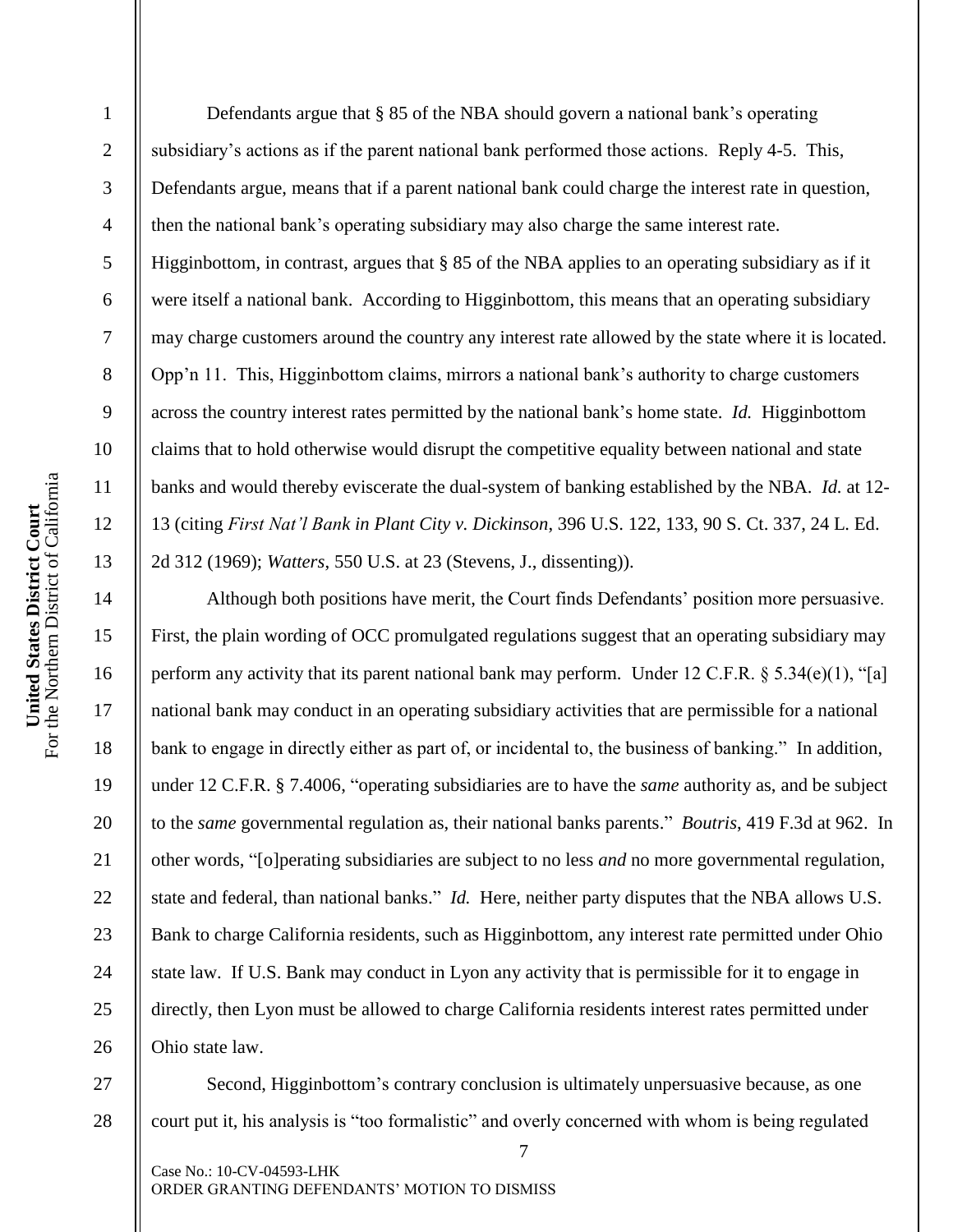2

3

4

5

6

7

8

9

10

11

12

13

14

15

16

17

18

19

20

21

22

23

24

25

26

27

28

rather that what activity is being regulated. *See SPGGC, LLC v. Ayotte*, 488 F.3d 525, 532 (1st Cir. 2007) (citing *Watters*, 550 U.S. 1, 127 S. Ct. at 1570, 167 L. Ed. 2d at 404). "[I]n analyzing whether state law hampers the federally permitted activities of a national bank," the Supreme Court has "focused on the exercise of a national bank"s *powers*, not on its corporate structure." *Watters*, 550 U.S. at 18, 127 S. Ct. 1559, 167 L. Ed. 2d 389 (citation omitted). As a result, the Supreme Court has "treated operating subsidiaries as equivalent to national banks with respect to powers exercised under federal law (except where federal law provides otherwise)." *Id.*; *see also Budnik v. Bank of Am. Mortg.*, No. 03-6116, 2003 U.S. Dist. LEXIS 22542, at \*6 (N.D. Ill. Dec. 15, 2003) ("Courts have uniformly treated the activities of an operating subsidiary as being equivalent to the activities of the national bank.") (citation and footnote omitted). The security against significant interference by state regulators "should adhere whether the business is conducted by the bank itself or is assigned to an operating subsidiary." *Id.* at 18-19 (citation omitted).

Here, the activity being regulated is a national bank"s taking of usury. What constitutes the taking of usury by a national bank is completely defined by federal law. *See Beneficial Nat'l Bank v. Anderson*, 539 U.S. 1, 10, 123 S. Ct. 2058, 156 L. Ed. 2d 1 (2003) (quoting *Evans v. Nat'l Bank of Savannah*, 251 U.S. 108, 114, 40 S. Ct. 58, 64 L. Ed. 171 (1919)); *see also Pac. Capital Bank, N.A. v. Connecticut*, 542 F.3d 341, 352 (2d Cir. 2008) ("The interest rate that a national bank may charge is . . . governed by federal law.") (quoting *Marquette*, 439 U.S. at 308, 99 S. Ct. 540, 58 L. Ed. 2d 534) (quotation marks and alterations omitted); *Poskin v. TD Banknorth, N.A.*, 687 F. Supp. 2d 530, 560 (W.D. Pa. 2009) ("The NBA specifically governs the interest rate that a national bank may charge."). The reference to state law in defining the taking of usury is done only to determine the maximum permitted rate. *Id.* There is no dispute between the parties that it would have been permissible for U.S. Bank to charge Higginbottom the 18.98 percent interest rate. In other words, there is no dispute that Minnesota state usury law cannot hinder U.S. Bank"s power to charge California residents an interest rate permitted by 12 U.S.C. § 85. The fact that U.S. Bank is attempting to charge such an interest rate through an operating subsidiary should not change the result. Minnesota state law should not be allowed to hinder Lyon"s engagement in the business of banking any more than it can hinder U.S. Bank"s engagement in the business of banking.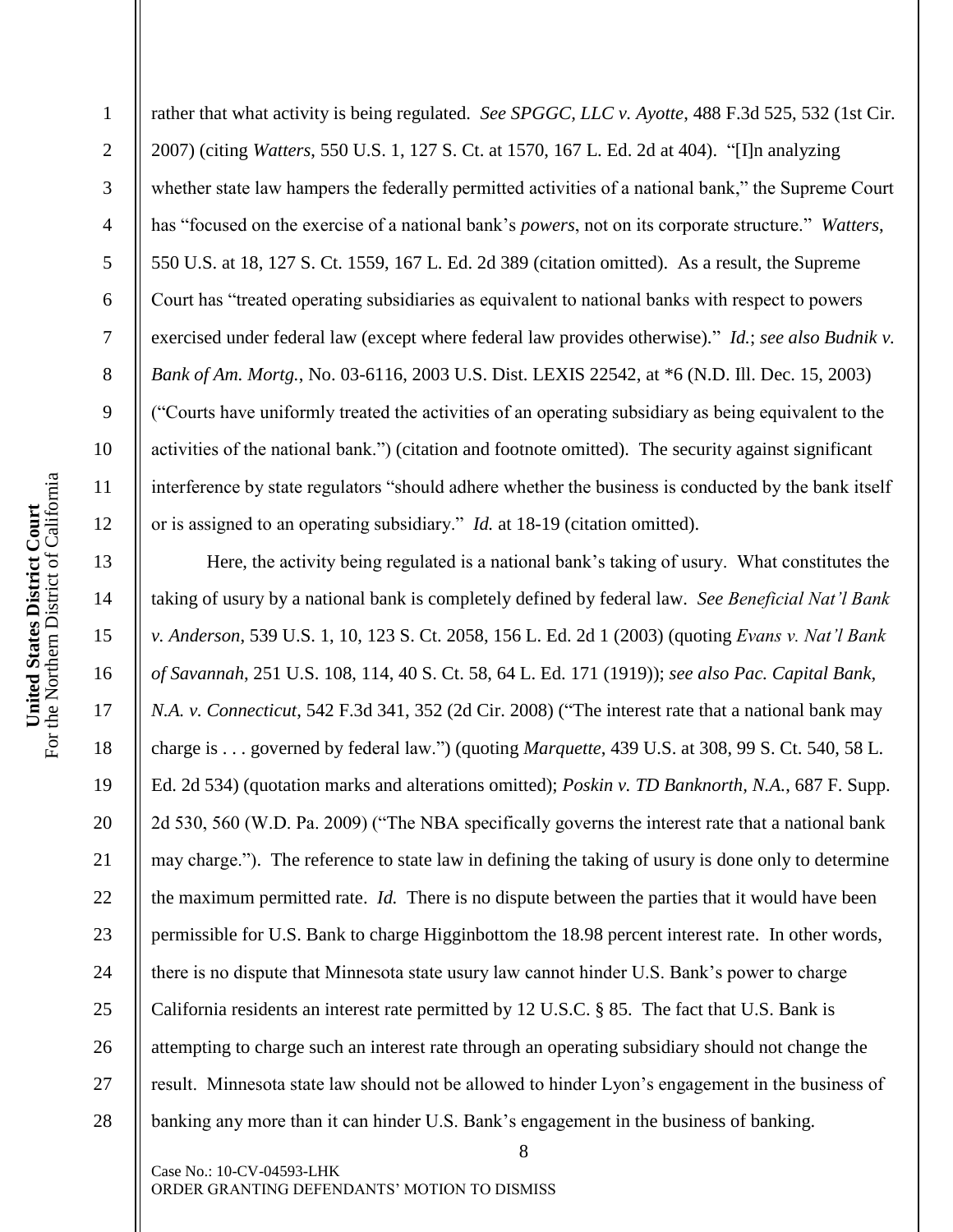19

1

2

3

4

Finally, Higginbottom's contention that allowing Lyon to charge the alleged interest rate would eviscerate the dual system of banking is unpersuasive. First, the policies underlying a national bank"s right to conduct banking through operating subsidiaries favor allowing operating subsidiaries to perform those activities their parent national banks are authorized to perform. As stated by the Fourth Circuit, "[i]f state law applied to operating subsidiaries to a greater extent than it applied to their parent national banks, it would frustrate national banks" right to conduct the "business of banking" through operating subsidiaries." *Nat'l City Bank v. Turnbaugh*, 463 F.3d 325, 332 (4th Cir. 2006). Second, when the Second Circuit faced concerns that § 7.4006 would interfere with states" abilities to protect consumers, concerns similar to those raised by Higginbottom in this case, the court directed those concerned with the policy implications of § 7.4006 to seek recourse with Congress. *See Wachovia Bank, N.A. v. Burke*, 414 F.3d 305, 321 (2d Cir. 2005). Although Higginbottom"s concerns have merit, this is not the correct forum to resolve those concerns.

Defendants claim, and Plaintiff does not contest, that the 18.98 percent interest on the lease agreement is permitted by Ohio law. Mot. 6 (citing OHIO REV. CODE ANN. § 1343.01). Therefore, Higginbottom"s NBA claim fails and is dismissed with leave to amend. Higginbottom may, if possible, amend his complaint to allege facts showing that Defendants charged him an interest rate beyond the maximum allowed under Ohio state law.

#### **B. State Usury Claim**

20 21 22 23 24 25 26 27 28 Higginbottom"s second claim for relief arises from Defendants" alleged violation of Minnesota state law. Compl. ¶¶ 38-42. Higginbottom claims that Defendants violated Minnesota law by charging him an interest rate exceeding those permitted by Minnesota Statutes §§ 48.195 & 334.011. *Id.* Even though Higginbottom concedes that the NBA generally governs the activities of a national bank"s operating subsidiaries, he argues that Minnesota state law applies here for two reasons. First, Higginbottom argues that the lease agreement expressly requires the application of Minnesota law. Opp"n 5. Second, Higginbottom argues that Defendants forfeited the right to exercise their powers under federal law because Lyon performed non-ministerial functions. Opp'n 14. Defendants contend that neither of Higginbottom"s arguments justifies allowing him to seek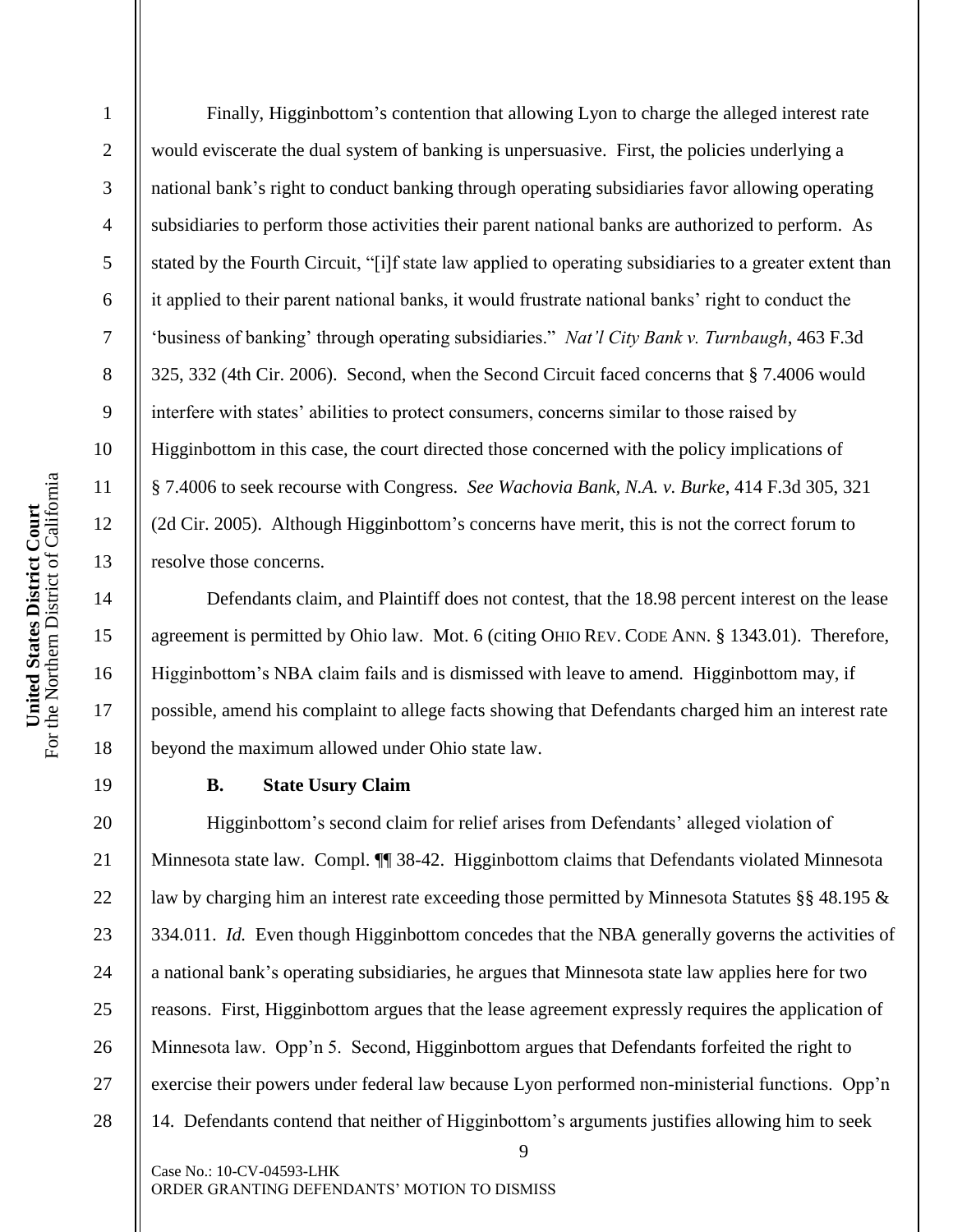2

3

4

5

6

7

8

9

10

11

12

13

14

15

16

17

18

19

20

21

relief under Minnesota law rather than under the NBA provision governing usury claims. Reply 5- 10. Defendants also argue that even if this Court applied Minnesota law rather than the NBA, Minnesota law actually allows the interest rate allegedly charged. Reply 10-12.

The Court will consider whether either of Higginbottom"s arguments supports the application of Minnesota law. Nevertheless, because the Court finds that Higginbottom must seek relief for Defendants" alleged conduct pursuant to the NBA rather than Minnesota state law, the Court will not consider whether Minnesota law allows the interest rate at issue.

## **1. Choice of Law Provision**

As stated in the lease agreement, the agreement is to "be construed, governed, interpreted, and enforced in accordance with the laws of the state of Michigan or the home state of whoever holds the lessor's interest." Dkt. No. 24, Ex.  $1$ . <sup>8</sup> Even if the Court accepts that the choice of law clause contained in the lease agreement is enforceable, "the incorporation of state law does not signify the inapplicability of federal law, for "a fundamental principle in our system of complex national polity" mandates that "the Constitution, laws, and treaties of the United States are as much a part of the law of every State as its own local laws and Constitution."" *Fid. Fed. Sav. & Loan Ass'n v. de la Cuesta*, 458 U.S. 141, 157, 102 S. Ct. 3014, 73 L. Ed. 2d 664 (1982) (quoting *Hauenstein v. Lynham*, 100 U.S. 483, 490 (1880)). Thus, the inclusion of a choice of law clause in the lease agreement does not preclude the application of applicable federal law.  $9$  As discussed

ORDER GRANTING DEFENDANTS" MOTION TO DISMISS

<sup>&</sup>lt;sup>8</sup> Plaintiff requests that this Court consider the lease agreement entered into between the parties. The Court grants Plaintiff"s request because the lease agreement"s contents were alleged in the Plaintiff"s complaint and no party has questioned the authenticity of the lease agreement provided. *See Branch v. Tunnell*, 14 F.3d 449, 454 (9th Cir. 1994), *overruled on other grounds by Galbraith v. County of Santa Clara*, 307 F.3d 1119, 1125 (9th Cir. 2002).

<sup>10</sup> Case No.: 10-CV-04593-LHK 22 23 24 25 26 27 28 <sup>9</sup> At the hearing, Higginbottom argued that footnote 12 of the *de la Cuesta* decision requires a different result in this case. Higginbottom is correct that the deed at issue in *de la Cuesta* provided that the law of the jurisdiction in which the property was located—as opposed to the law of the state—would govern. 458 U.S. at 158 n.12. This difference in wording is not significant enough to persuade the Court that federal law does not apply here. As the Supreme Court noted, choice of law provisions like the one at issue in *de la Cuesta* are not meant to elevate state law over federal law. *See id.* Rather, such choice of law provisions are used when interstate disputes arise regarding the interpretation of the instrument at issue. *See id.* The Court sees no reason why the use of the phrase "laws of the state" should have a different purpose than the phrase "law of the jurisdiction." As such, the principle enunciated in *de la Cuesta* should apply here with equal force. There is no dispute in this case as to the correct interpretation of the lease agreement. Instead, Higginbottom seeks to use the choice of law provision to elevate state law over federal law. This, according to the Supreme Court in *de la Cuesta*, is not the purpose of the lease agreement's choice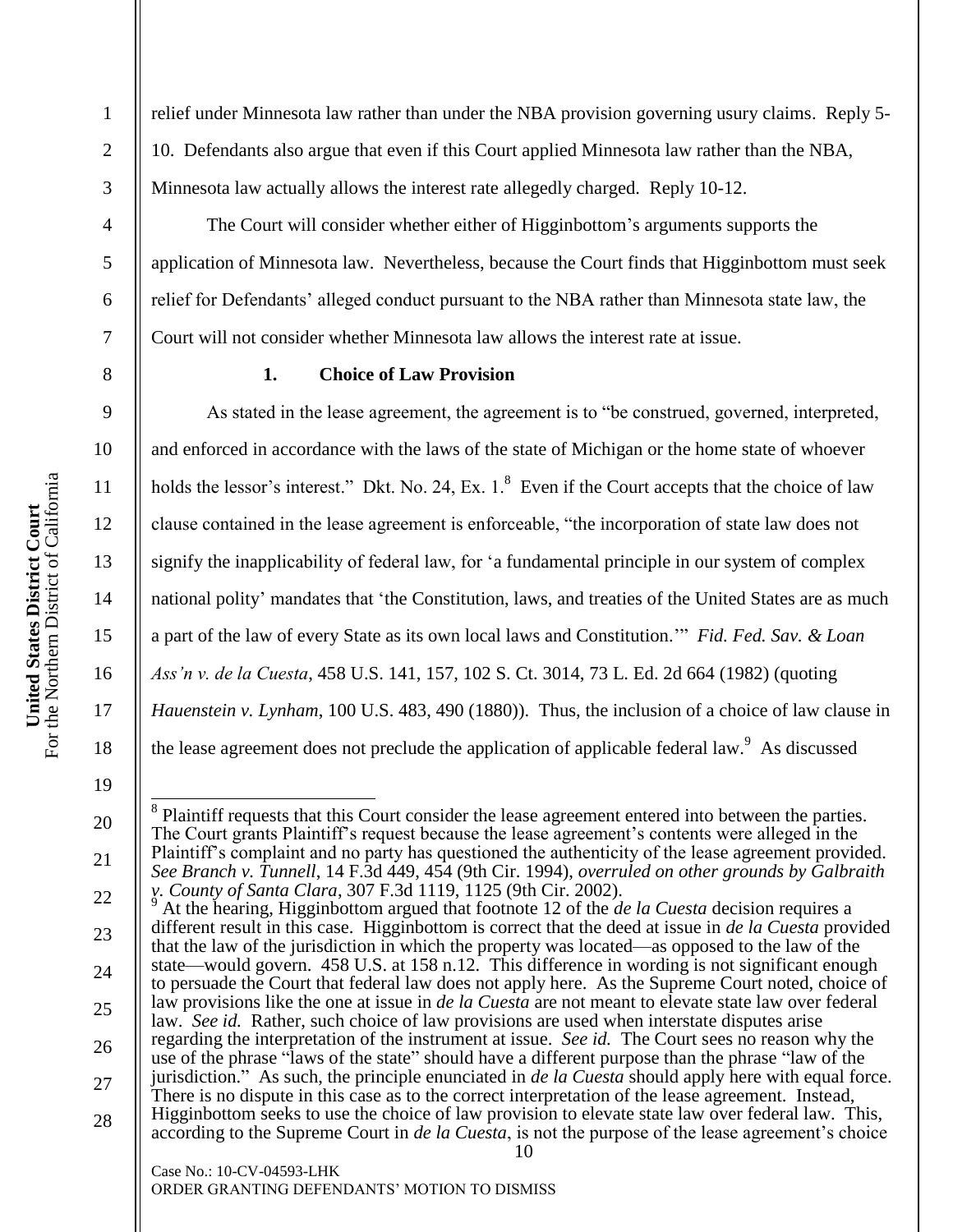2

3

4

5

6

7

8

9

10

11

12

13

14

15

16

17

18

19

20

21

22

23

24

25

26

above, federal law determines the interest rate that operating subsidiaries of national banks can charge. In this case, federal law allows Lyon to charge interest rates that comply with Ohio law.

#### **2. Forfeiture**

Higginbottom argues that Defendants forfeited the right to exercise their powers under federal law because Lyon performed non-ministerial functions. Opp"n 14. The case on which Higginbottom relies for this proposition, however, is inapplicable here. In *Citibank (SD) N.A. v. Hansen*, 28 Misc. 3d 195, 902 N.Y.S.2d 299 (Dist. Ct. Nassau Co. April 23, 2010), the court dealt with a federal bank with a home office in one state and a branch office in another state. Here, Higginbottom has not alleged that U.S. Bank has any branch offices in Minnesota. Rather, Higginbottom"s complaint alleges that Lyon is an operating subsidiary of U.S. Bank. At the hearing, Higginbottom conceded that operating subsidiaries and branch offices are different entities. Because Lyon is an operating subsidiary and not a branch, the test applied in *Citibank (SD) N.A. v. Hansen* does not determine the outcome here.

## **3. Preemption**

The Court's decision to require Higginbottom to seek relief pursuant to the NBA rather than Minnesota law is consistent with the general principle that the NBA preempts all state law usury claims. "In actions against national banks for usury, [sections 85 and 86] supersede both the substantive and the remedial provisions of state usury laws and create a federal remedy for overcharges that is exclusive, even when a state complainant . . . relies entirely on state law." *Beneficial Nat'l Bank v. Anderson*, 539 U.S. 1, 11, 123 S. Ct. 2058, 156 L. Ed. 2d 1 (2003). "Because §§ 85 and 86 provide the exclusive cause of action for such claims, there is, in short, no such thing as a state-law claim of usury against a national bank." *Id.* This applies to the operating subsidiaries of national banks as well. *See Watters*, 550 U.S. at 18, 127 S. Ct. 1559, 167 L. Ed. 2d 389 ("We have never held that the preemptive reach of the NBA extends only to a national bank itself. Rather, . . . we have treated operating subsidiaries as equivalent to national banks with respect to powers exercised under federal law . . . .") (citation omitted); *see also Jefferson v. Chase* 

27 28

 $\overline{a}$ 

11 of law provision. Thus, despite the presence of the choice of law provision in the lease agreement, the NBA still applies.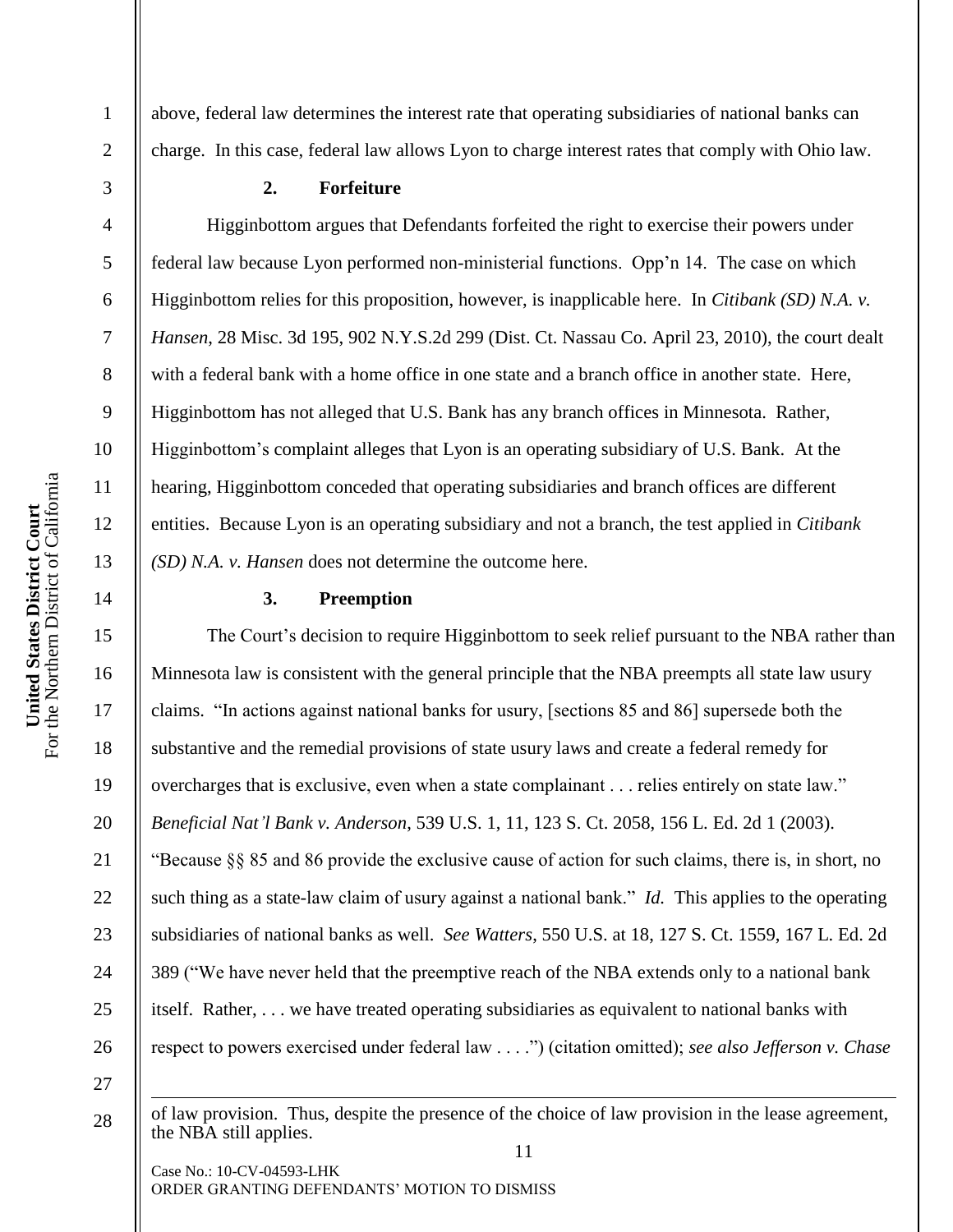*Home Fin.*, No. C 06-6510, 2008 U.S. Dist. LEXIS 101031, at \*23 n.3 (N.D. Cal. Apr. 29, 2008) ("The preemptive reach of the NBA also extends to "operating subsidiaries" of national banks . . . .") (citation omitted).

Because Lyon neither contracted away nor forfeited its right to have the NBA, and not Minnesota state law, govern what interest rate it may charge, Higginbottom"s Minnesota state law claim fails and is dismissed with leave to amend.

# **C. UCL Claim**

Higginbottom"s final cause of action arises under the UCL. Compl. ¶¶ 43-51. "The UCL prohibits unfair competition, which it broadly defines as including "any unlawful, unfair or fraudulent business act or practice and unfair, deceptive, untrue or misleading advertising."" *Kearns v. Ford Motor Co.*, 567 F.3d 1120, 1127 (9th Cir. 2009) (quoting CAL. BUS. & PROF. CODE § 17200). "Each prong of the UCL is a separate and distinct theory of liability . . . ." *Id.* (citing *South Bay Chevrolet v. General Motors Acceptance Corp.*, 72 Cal. App. 4th 861, 85 Cal. Rptr. 2d 301, 316 (1999)).

Defendants argue that Higginbottom"s UCL claim should be dismissed for two reasons. First, Defendants argue that Higginbottom has not stated a proper legal basis for his UCL claim. Mot. 9-10. Second, Defendants argue that the NBA preempts Higginbottom"s UCL claim. *Id.* 12- 13. Higginbottom contends that he properly states a claim under both the unlawful and unfair prongs of the UCL. Opp'n

20 21 22 23 24 25 26 27 28 First, Higginbottom argues that he states a claim under the unlawful prong of the UCL because Lyon's conduct violates the NBA and Minnesota law. Opp'n 21. As stated above, Lyon's conduct, based on the allegations contained in the complaint, complied with the NBA because Lyon charged an interest rate allowed by Ohio state law. Thus, a violation of the NBA cannot serve as a basis for a violation of the UCL. Higginbottom"s reliance on Minnesota law as a basis for his UCL claim also fails because it is preempted by federal law. In determining whether state law claims are preempted by federal law, "the proper inquiry is whether the "legal duty that is the predicate of" Plaintiffs" state law claim falls within the preemptive power of the NBA or regulations promulgated thereunder." *Rose v. Chase Bank USA, N.A.*, 513 F.3d 1032, 1038 (9th

12

1

2

3

4

5

6

7

8

9

10

11

12

13

14

15

16

17

18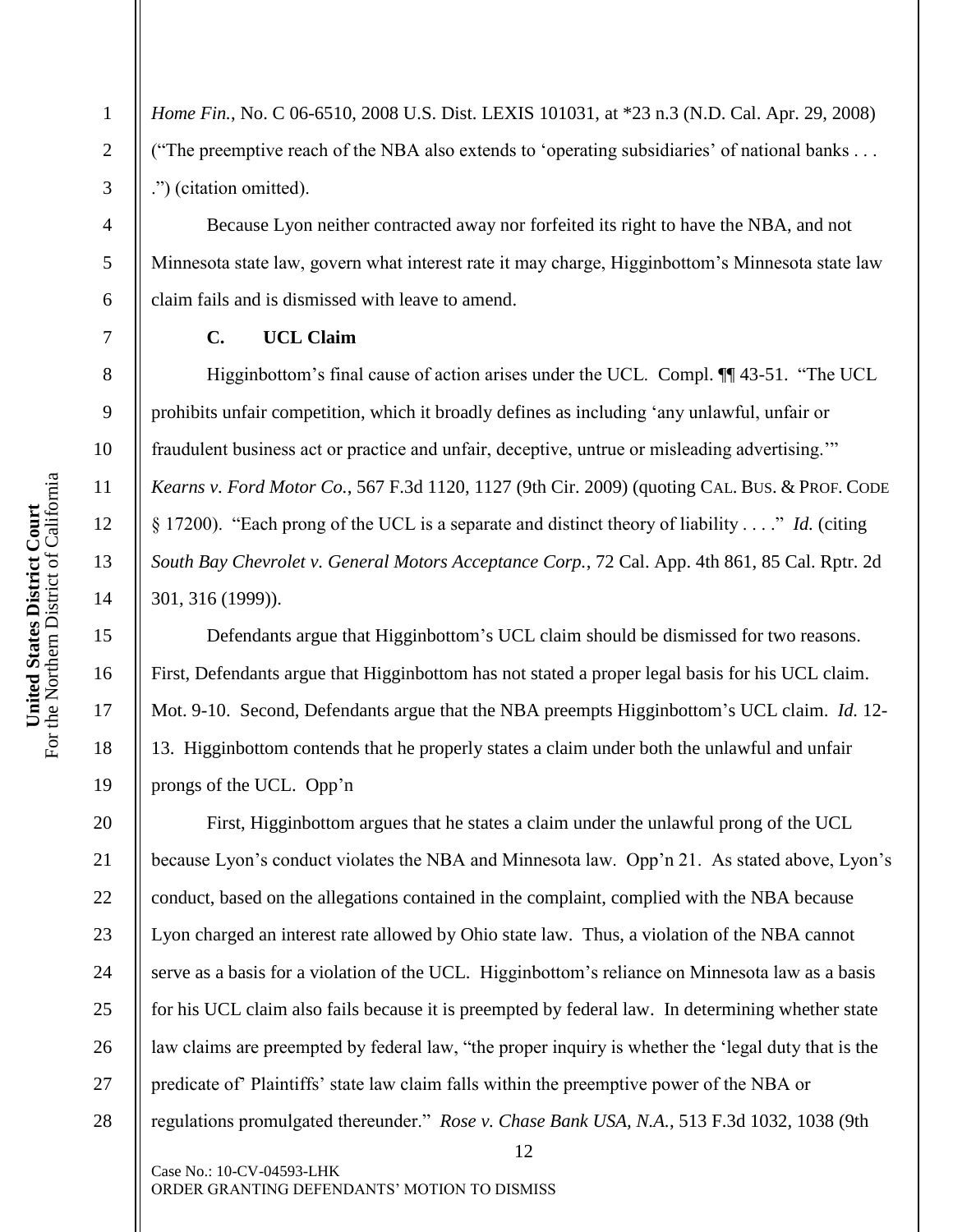Cir. 2008) (quoting *Cipollone v. Liggett Group, Inc.*, 505 U.S. 504, 524, 112 S. Ct. 2608, 120 L. Ed. 2d 407 (1992)). Here, the legal duty that is the predicate of Higginbottom"s state law claim is the duty to charge interest rates in compliance with Minnesota state usury laws. This duty falls within the preemptive power of the NBA. *See Beneficial Nat'l Bank*, 539 U.S. at 11, 123 S. Ct. 2058, 156 L. Ed. 2d 1 ("Because §§ 85 and 86 provide the exclusive cause of action for [usury] claims, there is, in short, no such thing as a state-law claim of usury against a national bank."). Because Higginbottom has not stated a claim that Defendants violated the NBA, and because any claim based on a violation of Minnesota state usury laws is preempted by the NBA, Higginbottom has not stated a claim under the unlawful prong of the UCL.

Second, Higginbottom argues that he states a claim under the unfair prong because Defendants' conduct goes against California's and Minnesota's announced legislative policies against the charging of usurious interest. Opp"n 21. Higginbottom"s UCL claim based on the unfair prong fails because it is also preempted by the NBA. As with his claim under the unlawful prong, the central basis for Higginbottom"s unfair prong is Defendants" alleged charging of usurious interest rates. A national bank"s operating subsidiary"s authority to charge interest is governed by federal law, in particular the NBA. *See Pac. Capital Bank*, 542 F.3d at 352 ("The interest rate that a national bank may charge is . . . governed by federal law.") (quoting *Marquette*, 439 U.S. at 308, 99 S. Ct. 540, 58 L. Ed. 2d 534) (quotation marks and alterations omitted). Any part of Higginbottom's UCL claim that is based on Defendants' charging of interest is preempted by the NBA and the regulations promulgated thereunder. *See Beneficial Nat'l Bank*, 539 U.S. at 11, 123 S. Ct. 2058, 156 L. Ed. 2d 1.

13 22 23 24 25 26 27 28 Higginbottom also claims that Defendants' act of hiding the amount of interest charged and making misrepresentations about the legality of the interest rates charged constitutes an unfair and fraudulent business practice. Compl. ¶ 48. Higginbottom"s claim that Defendants made misrepresentations about the legality of the interest rates charged does not serve as a proper basis for Higginbottom"s UCL claim because, as shown above, Higginbottom has not stated a claim that Defendants charged him an illegal interest rate. If Defendants did not charge Higginbottom an illegal interest rate, then Higginbottom cannot state a claim that Defendants misrepresented the

Case No.: 10-CV-04593-LHK ORDER GRANTING DEFENDANTS" MOTION TO DISMISS

1

2

3

4

5

6

7

8

9

10

11

12

13

14

15

16

17

18

19

20